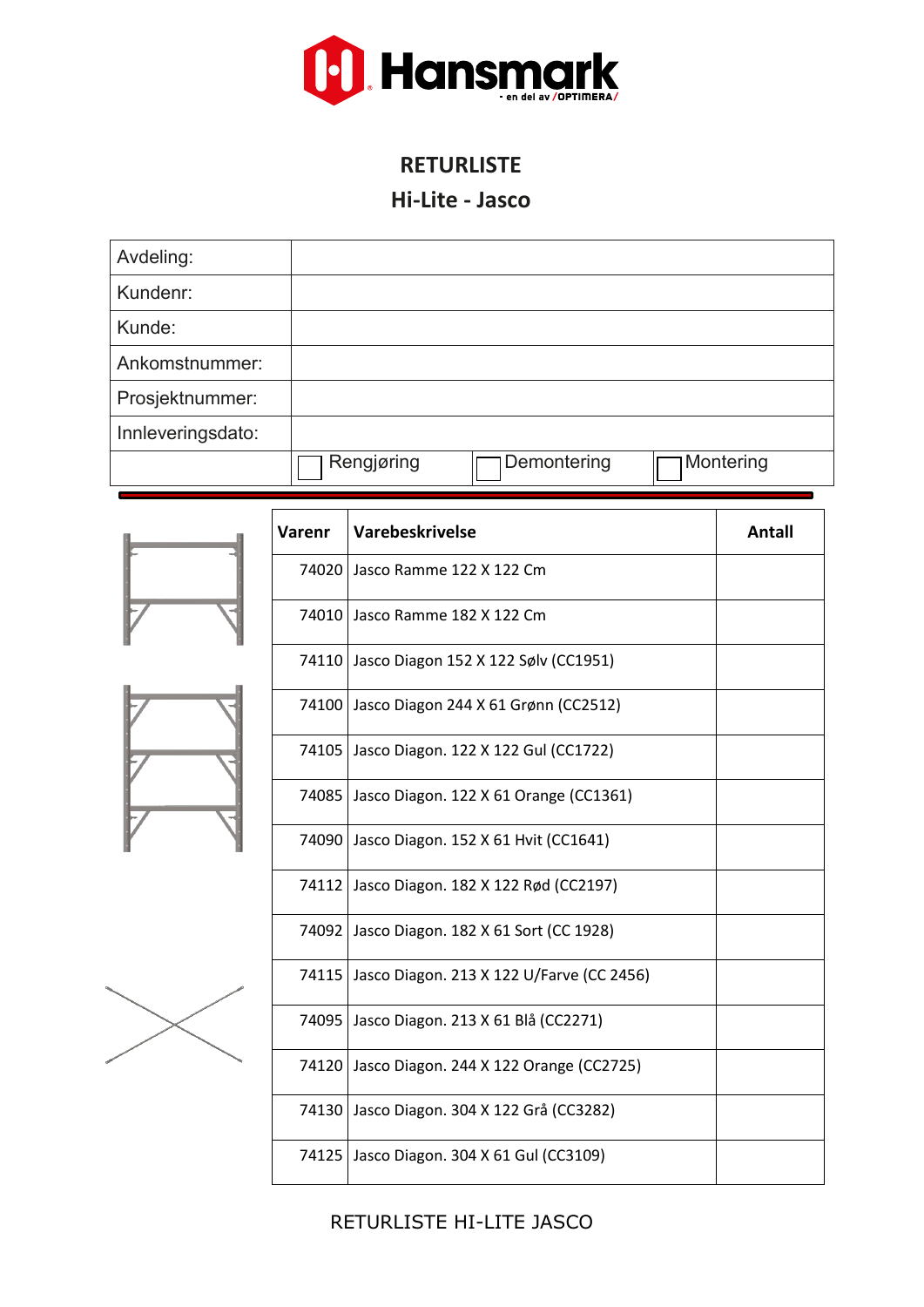# **Deler**

|       | Jasco Cariabl.           |       | Jasco Dobbel         |
|-------|--------------------------|-------|----------------------|
| 74200 | dobbelkobling            | 74070 | Låsebolt             |
|       | Antall:                  |       | Antall:              |
|       |                          |       |                      |
|       |                          |       |                      |
|       |                          |       |                      |
|       |                          |       |                      |
|       | Jasco Dobbelkobl. 48/48  |       | Jasco Dobbelkobl.    |
| 74210 | Mm Var.                  | 74210 | 48/48 Mm Var.        |
|       | Antall:                  |       |                      |
|       |                          |       |                      |
|       |                          |       |                      |
|       |                          |       |                      |
|       |                          |       |                      |
|       |                          |       |                      |
|       | Jasco Dobbelkobl.        |       | Jasco Dobbelkobl.    |
| 74215 | 48/60mm Var.             | 74205 | 70/60 Mm             |
|       | Antall:                  |       | Antall:              |
|       |                          |       |                      |
|       |                          |       |                      |
|       |                          |       |                      |
|       |                          |       |                      |
|       |                          |       |                      |
|       |                          |       |                      |
|       |                          |       |                      |
|       |                          |       |                      |
|       |                          |       |                      |
|       |                          |       |                      |
|       | Jasco Endestykke         |       | Jasco Forlengelserør |
| 74141 | Sadelbjelke              | 74060 | 119 Cm               |
|       | Antall:                  |       | Antall:              |
|       |                          |       |                      |
|       |                          |       |                      |
|       |                          |       |                      |
|       |                          |       |                      |
|       | Jasco Forlengelsesrør 74 |       |                      |
| 74055 | Cm                       | 74230 | Jasco Holder Grå     |
|       | Antall:                  |       | Antall:              |
|       |                          |       |                      |
|       |                          |       |                      |
|       |                          |       |                      |
|       |                          |       |                      |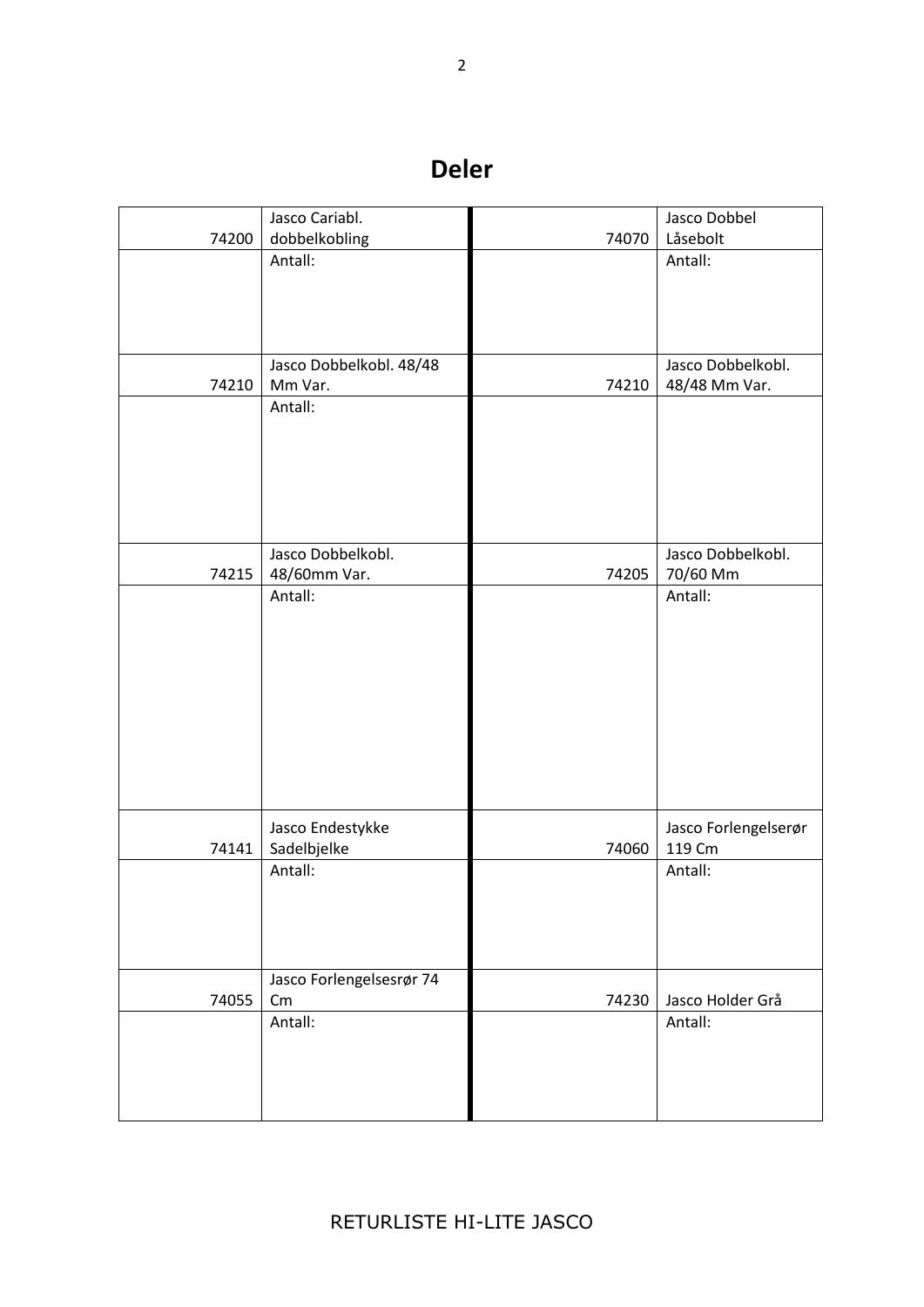## **Deler**

| 74235 | Jasco Holder Sort       | 74147 | Jasco Jet-Lock           |
|-------|-------------------------|-------|--------------------------|
|       | Antall:                 |       | Antall:                  |
|       |                         |       |                          |
|       |                         |       |                          |
|       |                         |       |                          |
| 74145 | Jasco Løse T-Bolter     | 74146 | Jasco Løse<br>Vingemutt. |
|       | Antall:                 |       |                          |
|       |                         |       |                          |
|       |                         |       |                          |
|       |                         |       |                          |
|       |                         |       |                          |
|       | Jasco Nøkkle For        |       | Jasco Ramme              |
| 74053 | Stabilisator<br>Antall: | 74080 | Innsatsrør<br>Antall:    |
|       |                         |       |                          |
|       |                         |       |                          |
|       |                         |       |                          |
|       |                         |       |                          |
|       |                         |       |                          |
|       | Jasco Sad.Bj. 122 Inkl. |       |                          |
| 74140 | Endest.                 | 74142 | Jasco Sadelbjelke        |
|       | Antall:                 |       | Antall:                  |
|       |                         |       |                          |
|       |                         |       |                          |
|       | Jasco Samlerør Fast     |       | Jasco Spling For         |
| 74150 | Fotstykke               | 74151 | Sam.Rør F.Fot            |
|       | Antall:                 |       | Antall:                  |
|       |                         |       |                          |
|       |                         |       |                          |
|       |                         |       |                          |